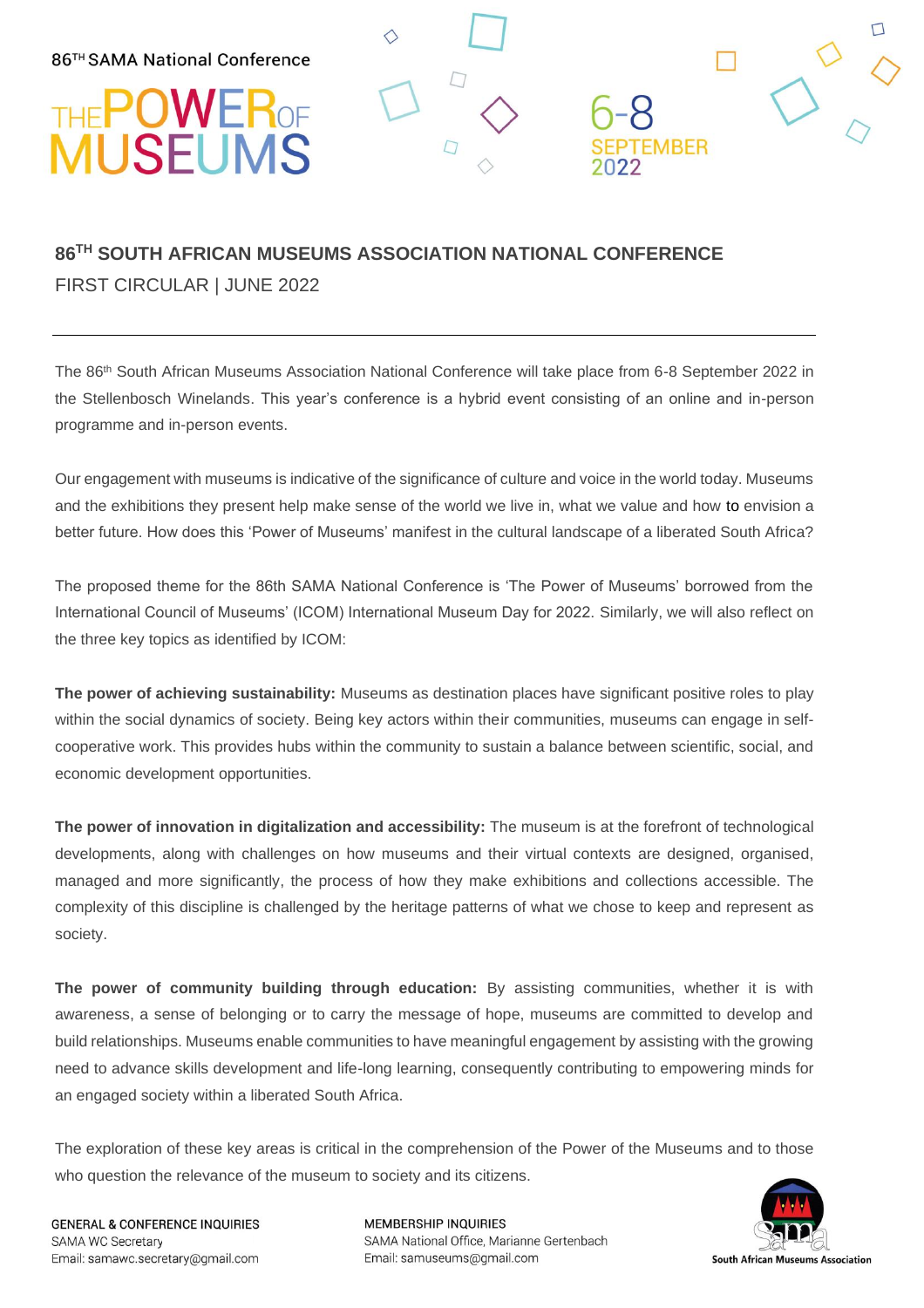86™ SAMA National Conference





#### **CONFERENCE OUTLINE**

#### 6-7 SEPTEMBER 2022 09:00-16:00 **|** HAZENDAL WINE ESTATE, STELLENBOSCH

The hybrid conference will allow for the following registration options:

**TUESDAY 6 SEPTEMBER – DAY ONE | PROGRAMME** 

Online attendance | R350 pp In-person attendance | R1250

**WEDNESDAY 7 SEPTEMBER – DAY TWO | PROGRAMME** 

Online attendance | R350 pp In-person attendance | R1250

#### **THURSDAY 8 SEPTEMBER – DAY THREE | CAPE TOWN EXCURSIONS**

In-person only | R0 pp. Please note that own transport applies.

#### **THURSDAY 8 SEPTEMBER – DAY THREE | COCKTAIL DINNER**

In-person only | R500 pp

**REGISTRATION AND PAYMENT CLOSE ON 19TH AUGUST 2022.** 

Refer attached registration form for conference options and payment.



**MEMBERSHIP INQUIRIES** SAMA National Office, Marianne Gertenbach Email: samuseums@gmail.com